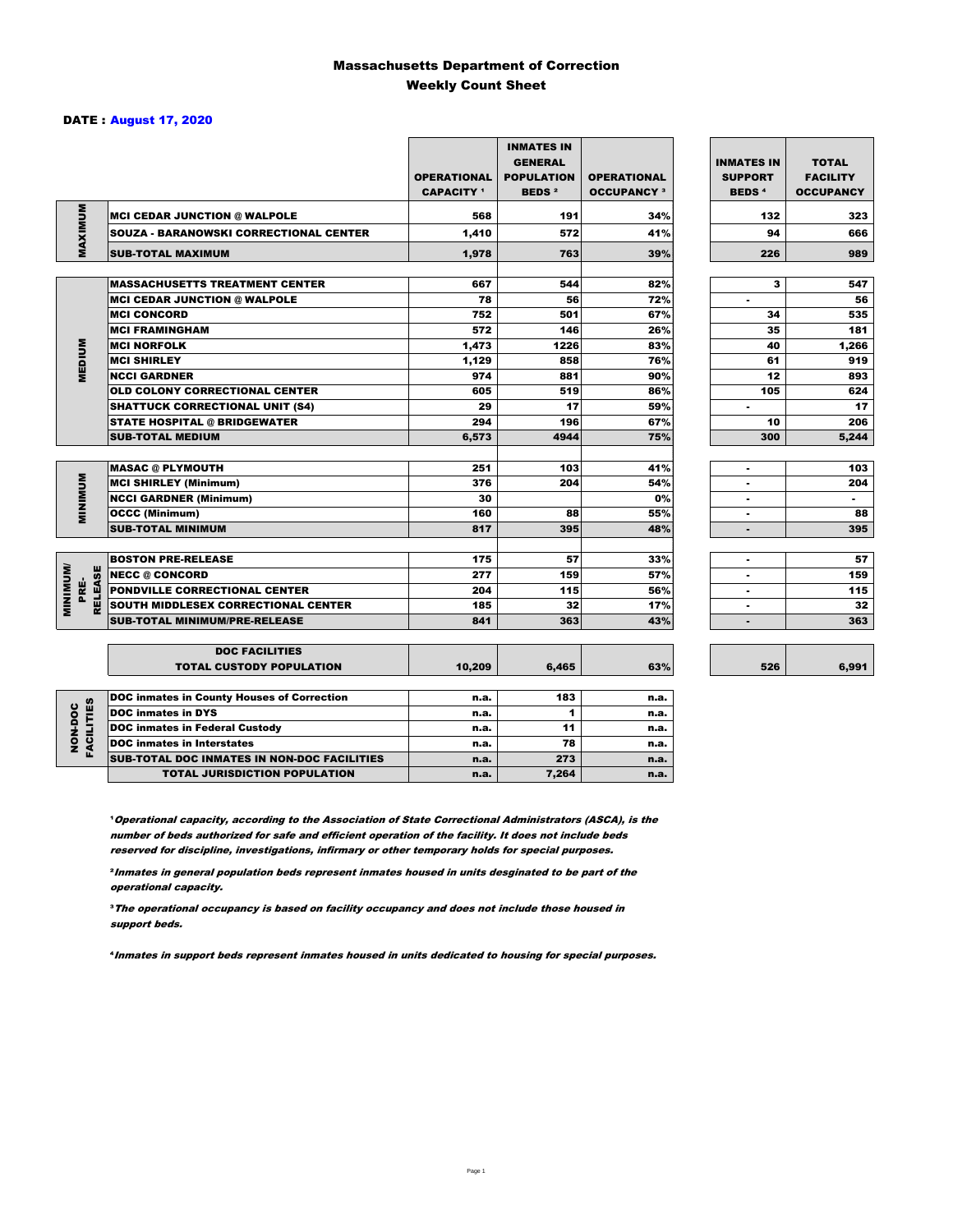### Massachusetts Department of Correction Weekly Count Sheet

| <b>CORRECTIONAL FACILITIES</b>      | <b>TREATMENT</b> | <b>FACILITY</b>  |
|-------------------------------------|------------------|------------------|
| <b>HOSPITAL MISSION</b>             | <b>BEDS</b>      | <b>OCCUPANCY</b> |
| <b>SHATTUCK CORRECTIONAL UNIT</b>   | 29               |                  |
| <b>STATE HOSPITAL @ BRIDGEWATER</b> | 372              | 196              |
| <b>TOTAL</b>                        | 401              | 213              |

| <b>DOC INMATES IN COUNTY FACILITIES</b>                        | <b>FACILITY</b>  |
|----------------------------------------------------------------|------------------|
|                                                                | <b>OCCUPANCY</b> |
| <b>BARNSTABLE COUNTY</b>                                       |                  |
| <b>BERKSHIRE COUNTY</b>                                        | 4                |
| <b>BRISTOL COUNTY</b>                                          |                  |
| <b>DUKES COUNTY</b>                                            |                  |
| <b>ESSEX COUNTY</b>                                            | 1                |
| <b>FRANKLIN COUNTY</b>                                         | 8                |
| <b>HAMPDEN COUNTY*</b>                                         | 132              |
| <b>HAMPSHIRE COUNTY</b>                                        | 7                |
| <b>MIDDLESEX COUNTY</b>                                        | ٠                |
| <b>NORFOLK COUNTY</b>                                          |                  |
| <b>PLYMOUTH COUNTY</b>                                         | 30               |
| <b>SUFFOLK COUNTY</b>                                          | 1                |
| <b>WORCESTER COUNTY</b>                                        | ۰                |
| <b>TOTAL</b>                                                   | 183              |
| *Note* Hampden County has 77 Section 35 inmates (Stoney Brook) |                  |
| <b>DOC INMATES IN OTHER FACILITIES</b>                         | <b>FACILITY</b>  |
|                                                                | <b>OCCUPANCY</b> |
| <b>FEDERAL BUREAU OF PRISONS</b>                               | 11               |
| <b>DYS</b>                                                     | 1                |
| <b>INTERSTATES</b>                                             | 78               |
| <b>TOTAL</b>                                                   | 90               |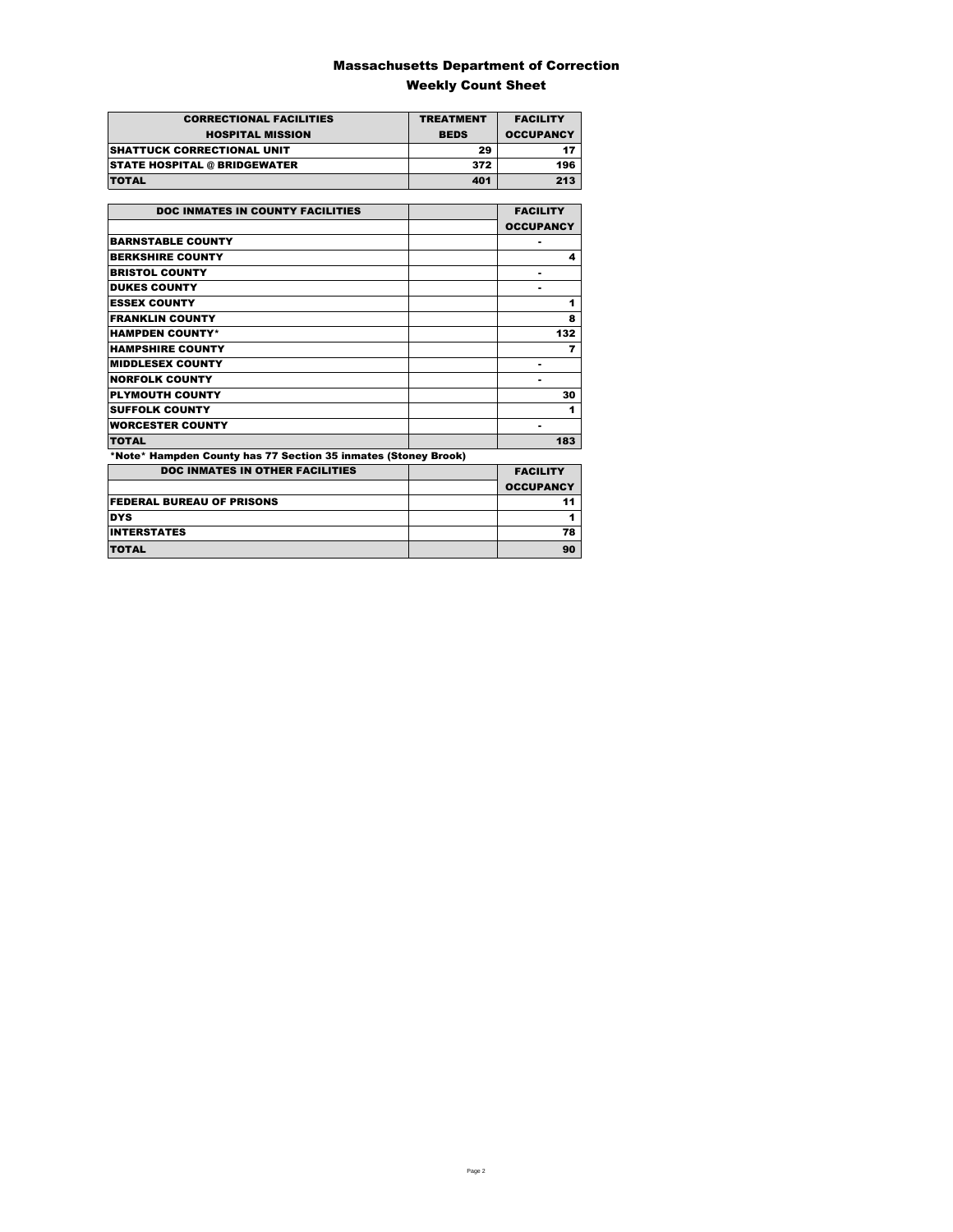#### **08/17/20**

| <b>COUNTY</b>                           | <b>SECURITY LEVEL</b>                 |                                  |                              |                             |                                  |                                |                                  |                                |                                     |                            | <b>TOTAL</b>                     |                             |
|-----------------------------------------|---------------------------------------|----------------------------------|------------------------------|-----------------------------|----------------------------------|--------------------------------|----------------------------------|--------------------------------|-------------------------------------|----------------------------|----------------------------------|-----------------------------|
| <b>BARNSTABLE</b>                       | <b>TYPE</b>                           | <b>MAXIMUM</b>                   |                              | <b>MEDIUM</b>               |                                  |                                | <b>MINIMUM</b>                   |                                | <b>PRE-RELEASE</b>                  |                            | <b>TOTAL</b>                     |                             |
|                                         |                                       | <b>MALE</b>                      | <b>FEMALE</b>                | <b>MALE</b>                 | <b>FEMALE</b>                    | <b>MALE</b>                    | <b>FEMALE</b>                    | <b>MALE</b>                    | <b>FEMALE</b>                       | <b>MALE</b>                | <b>FEMALE</b>                    | <b>FACILITY</b>             |
|                                         | <b>COUNTY</b>                         | $\mathbf 0$                      | $\mathbf{0}$                 | 62                          | 3                                | $\mathbf 0$                    | 0                                | $\mathbf{0}$                   | $\mathbf{0}$                        | 62                         | 3                                | 65                          |
| <b>HOUSE OF</b>                         | <b>STATE</b>                          | $\overline{0}$                   | $\mathbf 0$                  | 0<br>0                      | $\mathbf 0$                      | $\mathbf 0$<br>$\mathbf 0$     | $\overline{0}$                   | $\mathbf{0}$                   | $\overline{0}$                      | $\mathbf 0$<br>$\mathbf 0$ | $\mathbf 0$<br>0                 | $\mathbf 0$<br>$\mathbf 0$  |
| <b>CORRECTION</b>                       | FEDERAL<br><b>TOTAL</b>               | $\mathbf 0$<br>$\mathbf 0$       | $\mathbf{0}$<br>$\mathbf{0}$ | 62                          | 0<br>3                           | $\overline{0}$                 | $\mathbf 0$<br>$\mathbf 0$       | $\mathbf 0$<br>$\mathbf{0}$    | $\overline{0}$<br>$\mathbf 0$       | 62                         | 3                                | 65                          |
|                                         | <b>COUNTY</b>                         | $\mathbf 0$                      | $\mathbf{0}$                 | 93                          | 9                                | $\overline{0}$                 | $\mathbf 0$                      | $\mathbf 0$                    | $\overline{0}$                      | 93                         | 9                                | 102                         |
| JAIL                                    | <b>OTHER COUNTY</b>                   | $\mathbf 0$                      | $\mathbf 0$                  | 0                           | 0                                | $\mathbf{0}$                   | $\overline{0}$                   | $\mathbf 0$                    | $\overline{0}$                      | $\mathbf 0$                | $\mathbf 0$                      | $\mathbf 0$                 |
|                                         | <b>FEDERAL</b>                        | $\overline{0}$                   | $\mathbf{0}$                 | 0                           | $\Omega$                         | $\Omega$                       | $\overline{0}$                   | $\Omega$                       | $\overline{0}$                      | $\mathbf 0$                | 0                                | $\mathbf 0$                 |
|                                         | <b>TOTAL</b>                          | $\overline{0}$                   | $\Omega$                     | 93                          | 9                                | $\Omega$                       | $\overline{0}$                   | $\Omega$                       | $\overline{0}$                      | 93                         | 9                                | 102                         |
|                                         | <b>FACILITY TOTAL</b>                 | 0                                | 0                            | 155                         | 12                               | $\mathbf{0}$                   | 0                                | 0                              | 0                                   | 155                        | 12                               | 167                         |
| <b>BERKSHIRE</b>                        | <b>TYPE</b>                           | <b>MAXIMUM</b>                   |                              |                             | <b>MEDIUM</b>                    |                                | <b>MINIMUM</b>                   |                                | <b>PRE-RELEASE</b>                  |                            | <b>TOTAL</b>                     |                             |
|                                         |                                       | <b>MALE</b>                      | <b>FEMALE</b>                | <b>MALE</b>                 | <b>FEMALE</b>                    | <b>MALE</b>                    | <b>FEMALE</b>                    | <b>MALE</b>                    | <b>FEMALE</b>                       | <b>MALE</b>                | <b>FEMALE</b>                    | <b>FACILITY</b>             |
|                                         | <b>COUNTY</b>                         | $\mathbf{0}$                     | $\mathbf 0$                  | 44                          | 0                                | $\mathbf{0}$                   | $\mathbf 0$                      | $\mathbf{0}$                   | $\mathbf 0$                         | 44                         | 0                                | 44                          |
| <b>HOUSE OF</b>                         | <b>STATE</b>                          | 0                                | $\mathbf{0}$                 | 4                           | $\mathbf 0$                      | $\mathbf{0}$                   | $\mathbf 0$                      | $\mathbf{0}$                   | $\mathbf{0}$                        | $\overline{4}$             | 0                                | 4                           |
| <b>CORRECTION</b>                       | <b>FEDERAL</b><br><b>TOTAL</b>        | $\mathbf 0$<br>$\overline{0}$    | $\mathbf 0$<br>$\mathbf{0}$  | 0<br>48                     | $\overline{0}$<br>$\overline{0}$ | $\mathbf{0}$<br>$\overline{0}$ | $\overline{0}$<br>$\overline{0}$ | $\mathbf{0}$<br>$\mathbf{0}$   | $\overline{0}$<br>$\overline{0}$    | $\mathbf 0$<br>48          | 0<br>$\overline{0}$              | $\mathbf 0$<br>48           |
|                                         | <b>COUNTY</b>                         | $\overline{0}$                   | $\mathbf 0$                  | 91                          | $\overline{0}$                   | $\mathbf 0$                    | $\overline{0}$                   | $\overline{0}$                 | $\overline{0}$                      | 91                         | $\mathbf{0}$                     | 91                          |
| <b>JAIL</b>                             | <b>OTHER COUNTY</b>                   | 0                                | $\mathbf{0}$                 | 0                           | $\overline{0}$                   | $\mathbf{0}$                   | $\overline{0}$                   | $\Omega$                       | $\mathbf{0}$                        | $\mathbf 0$                | $\mathbf{0}$                     | 0                           |
|                                         | <b>FEDERAL</b>                        | $\mathbf 0$                      | $\mathbf{0}$                 | 0                           | $\overline{0}$                   | $\mathbf{0}$                   | $\overline{0}$                   | $\mathbf 0$                    | $\overline{0}$                      | $\mathbf 0$                | $\mathbf{0}$                     | $\mathbf 0$                 |
|                                         | <b>TOTAL</b>                          | $\mathbf 0$                      | $\mathbf{0}$                 | 91                          | $\overline{0}$                   | $\mathbf{0}$                   | $\mathbf 0$                      | $\mathbf{0}$                   | $\mathbf 0$                         | 91                         | $\overline{0}$                   | 91                          |
|                                         | <b>FACILITY TOTAL</b>                 | 0                                | $\mathbf{0}$                 | 139                         | 0                                | 0                              | $\bf{0}$                         | 0                              | 0                                   | 139                        | 0                                | 139                         |
| <b>BRISTOL</b>                          | <b>TYPE</b>                           | <b>MAXIMUM</b>                   |                              |                             | <b>MEDIUM</b>                    |                                | <b>MINIMUM</b>                   |                                | <b>PRE-RELEASE</b>                  |                            | <b>TOTAL</b>                     |                             |
| <b>Ash Street</b>                       |                                       | <b>MALE</b>                      | <b>FEMALE</b>                | <b>MALE</b>                 | <b>FEMALE</b>                    | <b>MALE</b>                    | <b>FEMALE</b>                    | <b>MALE</b>                    | <b>FEMALE</b>                       | <b>MALE</b>                | <b>FEMALE</b>                    | <b>FACILITY</b>             |
|                                         | <b>COUNTY</b>                         | 0                                | $\mathbf{0}$                 | 14                          | $\mathbf 0$                      | $\mathbf 0$                    | 0                                | $\mathbf{0}$                   | $\mathbf{0}$                        | 14                         | 0                                | 14                          |
| <b>HOUSE OF</b>                         | <b>STATE</b>                          | $\mathbf{0}$                     | $\mathbf{0}$                 | 0                           | $\mathbf 0$                      | $\mathbf{0}$                   | $\mathbf{0}$                     | $\mathbf{0}$                   | $\mathbf{0}$                        | 0                          | 0                                | 0                           |
| <b>CORRECTION</b>                       | <b>FEDERAL</b>                        | $\mathbf{0}$                     | $\mathbf{0}$                 | 0                           | $\overline{0}$                   | $\mathbf{0}$                   | $\overline{0}$                   | $\mathbf{0}$                   | $\overline{0}$                      | $\mathbf 0$                | 0                                | $\mathbf 0$                 |
|                                         | <b>TOTAL</b>                          | $\overline{0}$<br>$\overline{0}$ | $\mathbf{0}$<br>$\Omega$     | 14<br>83                    | $\overline{0}$<br>$\overline{0}$ | $\mathbf 0$<br>$\mathbf 0$     | $\overline{0}$<br>$\overline{0}$ | $\mathbf{0}$<br>$\overline{0}$ | $\overline{0}$<br>$\overline{0}$    | 14<br>83                   | $\overline{0}$<br>$\overline{0}$ | 14                          |
| JAIL                                    | <b>COUNTY</b><br><b>OTHER COUNTY</b>  | $\mathbf 0$                      | $\mathbf 0$                  | 0                           | $\overline{0}$                   | $\mathbf{0}$                   | $\overline{0}$                   | $\mathbf 0$                    | $\overline{0}$                      | $\mathbf 0$                | $\mathbf{0}$                     | 83<br>$\mathbf 0$           |
|                                         | FEDERAL                               | $\overline{0}$                   | $\mathbf{0}$                 | 0                           | $\overline{0}$                   | $\Omega$                       | $\overline{0}$                   | $\Omega$                       |                                     | $\mathbf 0$                | 0                                | $\mathbf 0$                 |
|                                         | <b>TOTAL</b>                          | $\overline{0}$                   | $\mathbf{0}$                 | 83                          | $\overline{0}$                   | $\overline{0}$                 | $\overline{0}$                   | $\overline{0}$                 | $\mathbf{0}$                        | 83                         | $\overline{0}$                   | 83                          |
|                                         | <b>FACILITY TOTAL</b>                 | 0                                | 0                            | 97                          | 0                                | 0                              | $\bf{0}$                         | 0                              | 0                                   | 97                         | 0                                | 97                          |
|                                         |                                       |                                  |                              |                             |                                  |                                |                                  |                                |                                     |                            |                                  |                             |
| <b>BRISTOL</b><br><b>Dartmouth</b>      | <b>TYPE</b>                           | <b>MAXIMUM</b><br><b>MALE</b>    | <b>FEMALE</b>                | <b>MALE</b>                 | <b>MEDIUM</b><br><b>FEMALE</b>   | <b>MALE</b>                    | <b>MINIMUM</b><br><b>FEMALE</b>  | <b>MALE</b>                    | <b>PRE-RELEASE</b><br><b>FEMALE</b> | <b>MALE</b>                | <b>TOTAL</b><br><b>FEMALE</b>    | <b>FACILITY</b>             |
|                                         | <b>COUNTY</b>                         | $\mathbf 0$                      | $\mathbf 0$                  | 127                         |                                  | 0                              | 0                                | $\mathbf 0$                    | $\overline{0}$                      | 127                        | 1                                | 128                         |
| <b>HOUSE OF</b>                         | <b>STATE</b>                          | $\mathbf 0$                      | $\mathbf{0}$                 | 0                           | 0                                | $\Omega$                       | 0                                | $\Omega$                       | $\mathbf{0}$                        | 0                          | $\mathbf 0$                      | 0                           |
| <b>CORRECTION</b>                       | <b>FEDERAL</b>                        | $\mathbf 0$                      | $\mathbf{0}$                 | 3                           | 0                                | $\mathbf 0$                    | 0                                | $\mathbf 0$                    | $\mathbf{0}$                        | 3                          | 0                                | 3                           |
|                                         | <b>TOTAL</b>                          | $\mathbf 0$                      | $\mathbf{0}$                 | 130                         | $\overline{1}$                   | $\overline{0}$                 | $\mathbf 0$                      | $\mathbf{0}$                   | $\overline{0}$                      | 130                        | $\mathbf{1}$                     | 131                         |
| JAIL                                    | <b>COUNTY</b><br><b>OTHER COUNTY</b>  | $\mathbf 0$<br>$\overline{0}$    | $\mathbf{0}$<br>$\mathbf{0}$ | 387<br>45                   | 12<br>$\mathbf 0$                | $\mathbf{0}$<br>$\mathbf{0}$   | $\mathbf 0$<br>$\overline{0}$    | $\mathbf{0}$<br>$\Omega$       | $\mathbf 0$<br>$\overline{0}$       | 387<br>45                  | 12<br>0                          | 399<br>45                   |
|                                         | FEDERAL                               | $\mathbf 0$                      | $\mathbf{0}$                 | 2                           | 0                                | $\mathbf{0}$                   | 0                                | $\mathbf{0}$                   | $\mathbf 0$                         | $\overline{2}$             | $\mathbf 0$                      | $\overline{c}$              |
|                                         | <b>TOTAL</b>                          | $\mathbf 0$                      | $\overline{0}$               | 434                         | 12                               | $\mathbf 0$                    | $\mathbf 0$                      | $\overline{0}$                 | $\mathbf 0$                         | 434                        | 12                               | 446                         |
|                                         | <b>FACILITY TOTAL</b>                 | $\mathbf 0$                      | $\mathbf{0}$                 | 564                         | 13                               | $\mathbf{0}$                   | $\bf{0}$                         | 0                              | 0                                   | 564                        | 13                               | 577                         |
|                                         |                                       |                                  |                              |                             |                                  |                                |                                  |                                |                                     |                            |                                  |                             |
| <b>BRISTOL</b><br><b>Women's Center</b> | <b>TYPE</b>                           | <b>MAXIMUM</b><br><b>MALE</b>    | <b>FEMALE</b>                | <b>MALE</b>                 | <b>MEDIUM</b><br><b>FEMALE</b>   | <b>MALE</b>                    | <b>MINIMUM</b><br><b>FEMALE</b>  | <b>MALE</b>                    | <b>PRE-RELEASE</b><br><b>FEMALE</b> | <b>MALE</b>                | <b>TOTAL</b><br><b>FEMALE</b>    | <b>FACILITY</b>             |
|                                         | <b>COUNTY</b>                         | 0                                | 0                            | 0                           | 4                                | $\mathbf 0$                    | 1                                | 0                              | $\mathbf 0$                         | 0                          | 5                                | 5                           |
| <b>SENTENCED</b>                        | <b>STATE</b>                          | $\overline{0}$                   | $\Omega$                     | $\overline{0}$              | $\mathbf 0$                      | $\overline{0}$                 | $\mathbf 0$                      | $\mathbf{0}$                   | $\mathbf{0}$                        | $\mathbf{0}$               | $\overline{0}$                   | 0                           |
|                                         | <b>FEDERAL</b>                        | 0                                | $\mathbf 0$                  | 0                           | $\mathbf 0$                      | $\mathbf{0}$                   | $\mathbf{0}$                     | $\mathbf 0$                    | $\mathbf 0$                         | $\pmb{0}$                  | 0                                | $\pmb{0}$                   |
|                                         | <b>TOTAL</b>                          | $\mathbf 0$                      | $\mathbf{0}$                 | $\overline{0}$              | $\overline{\mathcal{A}}$         | $\mathbf{0}$                   | $\mathbf{1}$                     | $\mathbf{0}$                   | $\overline{0}$                      | $\bf 0$                    | $\overline{5}$                   | $\overline{5}$              |
|                                         | <b>COUNTY</b>                         | $\mathbf 0$                      | $\mathbf 0$                  | $\overline{0}$              | 18                               | $\Omega$                       | $\overline{0}$                   | $\mathbf 0$                    | $\overline{0}$                      | $\pmb{0}$                  | 18                               | 18                          |
| <b>UNSENTENCED</b>                      | INS<br><b>FEDERAL</b>                 | 0<br>$\overline{0}$              | $\mathbf 0$<br>$\Omega$      | $\pmb{0}$<br>$\overline{0}$ | 0<br>$\overline{0}$              | $\mathbf 0$<br>$\mathbf{0}$    | 0<br>$\overline{0}$              | $\mathbf{0}$<br>$\mathbf 0$    | $\mathbf{0}$<br>$\overline{0}$      | $\pmb{0}$<br>$\pmb{0}$     | 0<br>0                           | $\pmb{0}$<br>$\mathbf 0$    |
|                                         | <b>TOTAL</b>                          | $\overline{0}$                   | $\overline{0}$               | $\mathbf 0$                 | 18                               | $\overline{0}$                 | $\overline{0}$                   | $\overline{0}$                 | $\overline{0}$                      | $\bf 0$                    | 18                               | 18                          |
|                                         | <b>FACILITY TOTAL</b>                 | $\mathbf 0$                      | $\mathbf{0}$                 | 0                           | 22                               | $\mathbf{0}$                   | 1                                | $\mathbf 0$                    | 0                                   | 0                          | 23                               | 23                          |
|                                         |                                       |                                  |                              |                             |                                  |                                |                                  |                                |                                     |                            |                                  |                             |
| <b>DUKES</b>                            | <b>TYPE</b>                           | <b>MAXIMUM</b><br><b>MALE</b>    | <b>FEMALE</b>                | <b>MALE</b>                 | <b>MEDIUM</b><br><b>FEMALE</b>   | <b>MALE</b>                    | <b>MINIMUM</b><br><b>FEMALE</b>  | <b>MALE</b>                    | <b>PRE-RELEASE</b><br><b>FEMALE</b> |                            | <b>TOTAL</b>                     | <b>MALE FEMALE FACILITY</b> |
|                                         | <b>COUNTY</b>                         | $\overline{2}$                   | $\mathbf{0}$                 | 1                           | $\mathbf 0$                      | $\overline{2}$                 | $\mathbf 0$                      | $\mathbf 0$                    | $\mathbf 0$                         | 5                          | $\mathbf{0}$                     | 5                           |
| <b>HOUSE OF</b>                         | <b>STATE</b>                          | $\mathbf 0$                      | 0                            | 0                           | $\overline{0}$                   | $\overline{0}$                 | 0                                | 0                              | $\mathbf 0$                         | 0                          | 0                                | $\mathbf 0$                 |
| <b>CORRECTION</b>                       | <b>FEDERAL</b>                        | 0                                | $\mathbf{0}$                 | 0                           | $\mathbf 0$                      | $\overline{0}$                 | $\overline{0}$                   | $\mathbf 0$                    | $\overline{0}$                      | 0                          | 0                                | $\pmb{0}$                   |
|                                         | <b>TOTAL</b>                          | $\overline{2}$                   | $\mathbf 0$                  | $\mathbf{1}$                | $\mathbf 0$                      | $\overline{2}$                 | $\mathbf 0$                      | $\mathbf 0$                    | $\overline{0}$                      | 5                          | $\mathbf 0$                      | $\overline{5}$              |
|                                         | <b>COUNTY</b>                         | 0                                | $\mathbf{0}$                 | $\pmb{0}$                   | $\mathbf 0$                      | $\mathbf 0$                    | $\mathbf 0$                      | $\mathbf 0$                    | $\mathbf 0$                         | 0                          | $\pmb{0}$                        | $\pmb{0}$                   |
| JAIL                                    | <b>OTHER COUNTY</b><br><b>FEDERAL</b> | $\overline{0}$<br>0              | $\mathbf{0}$<br>$\mathbf 0$  | $\mathbf{0}$<br>0           | $\overline{0}$<br>0              | $\mathbf{0}$<br>$\mathbf 0$    | $\mathbf 0$<br>0                 | $\mathbf{0}$<br>$\mathbf 0$    | $\overline{0}$<br>$\mathbf 0$       | $\mathbf 0$<br>0           | $\overline{0}$<br>$\pmb{0}$      | $\pmb{0}$<br>$\pmb{0}$      |
|                                         | <b>TOTAL</b>                          | $\mathbf 0$                      | $\mathbf{0}$                 | $\pmb{0}$                   | $\mathbf 0$                      | $\mathbf 0$                    | $\mathbf 0$                      | $\mathbf{0}$                   |                                     | $\pmb{0}$                  | $\mathbf 0$                      | $\pmb{0}$                   |
|                                         | <b>FACILITY TOTAL</b>                 | $\overline{a}$                   | $\mathbf 0$                  | 1                           | $\mathbf{0}$                     | $\mathbf{2}$                   | $\mathbf{0}$                     | $\mathbf{0}$                   |                                     | 5                          | 0                                | 5                           |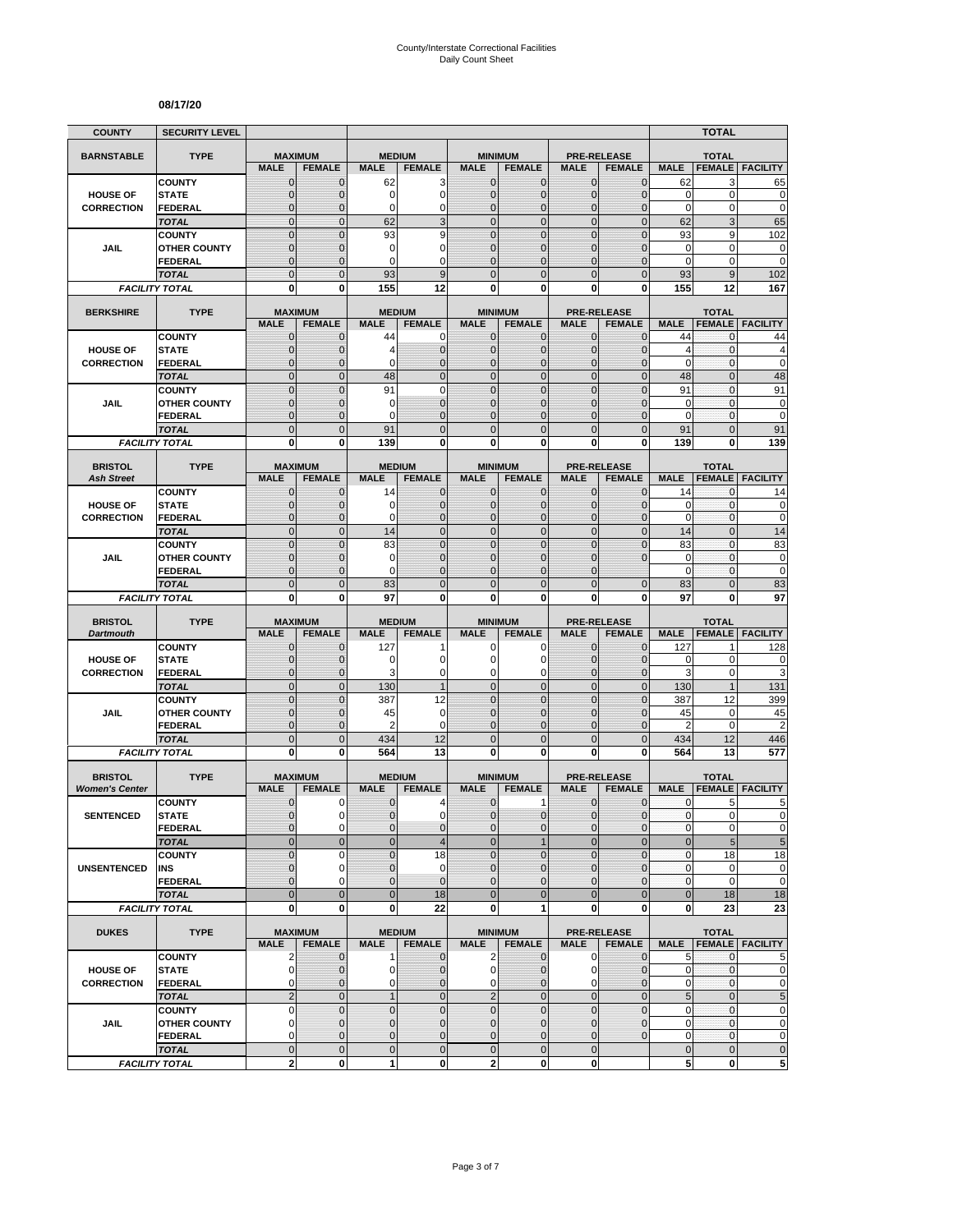# County/Interstate Correctional Facilities Daily Count Sheet

| <b>ESSEX</b>                         | <b>TYPE</b>                           |                                  | <b>MAXIMUM</b>                | <b>MEDIUM</b>                  |                               | <b>MINIMUM</b>               |                                  |                               | <b>PRE-RELEASE</b>            |                               | <b>TOTAL</b>                 |                                 |
|--------------------------------------|---------------------------------------|----------------------------------|-------------------------------|--------------------------------|-------------------------------|------------------------------|----------------------------------|-------------------------------|-------------------------------|-------------------------------|------------------------------|---------------------------------|
| <b>Middleton</b>                     |                                       | <b>MALE</b>                      | <b>FEMALE</b>                 | <b>MALE</b>                    | <b>FEMALE</b>                 | <b>MALE</b>                  | <b>FEMALE</b>                    | <b>MALE</b>                   | <b>FEMALE</b>                 | <b>MALE</b>                   |                              | <b>FEMALE FACILITY</b>          |
|                                      | <b>COUNTY</b>                         | 0                                | $\mathbf 0$                   | 191                            | 0                             | $\mathbf{0}$                 | $\mathbf{0}$                     | $\mathbf{0}$                  | $\Omega$                      | 191                           | 0                            | 191                             |
| <b>HOUSE OF</b>                      | <b>STATE</b>                          | 0                                | $\mathbf 0$                   | 0                              | 0                             | $\mathbf 0$                  | $\mathbf{0}$                     | $\mathbf{0}$                  | $\Omega$                      | $\Omega$                      | $\mathbf{0}$                 | 0                               |
| <b>CORRECTION</b>                    | <b>FEDERAL</b>                        | $\Omega$<br>$\mathbf 0$          | $\mathbf 0$<br>$\overline{0}$ | $\Omega$                       | $\overline{0}$<br>$\mathbf 0$ | $\mathbf{0}$<br>$\mathbf{0}$ | $\mathbf{0}$<br>$\mathbf{0}$     | $\mathbf{0}$<br>$\mathbf 0$   | $\Omega$<br>$\overline{0}$    | $\Omega$                      | $\mathbf{0}$<br>$\mathbf{0}$ | $\mathbf 0$<br>191              |
|                                      | <b>TOTAL</b><br><b>COUNTY</b>         | $\mathbf 0$                      | $\mathbf{0}$                  | 191<br>691                     | $\overline{1}$                | $\mathbf{0}$                 | $\mathbf 0$                      | $\mathbf{0}$                  | $\overline{0}$                | 191<br>691                    | $\mathbf{1}$                 | 692                             |
| JAIL                                 | <b>OTHER COUNTY</b>                   | $\mathbf{0}$                     | $\mathbf 0$                   | 0                              | 0                             | $\mathbf{0}$                 | $\Omega$                         | $\mathbf{0}$                  | ſ                             | $\Omega$                      | $\Omega$                     | 0                               |
|                                      | <b>FEDERAL</b>                        | $\mathbf{0}$                     |                               | $\Omega$                       | 0                             | $\mathbf 0$                  | $\mathbf 0$                      | $\mathbf{0}$                  | $\mathbf 0$                   | $\mathbf 0$                   | 0                            | $\mathbf 0$                     |
|                                      | <b>TOTAL</b>                          | $\Omega$                         | $\overline{0}$                | 691                            | $\overline{1}$                | $\mathbf{0}$                 | $\Omega$                         | $\overline{0}$                | $\Omega$                      | 691                           |                              | 692                             |
|                                      | <b>FACILITY TOTAL</b>                 | 0                                | 0                             | 882                            | 1                             | $\bf{0}$                     | 0                                | 0                             | 0                             | 882                           |                              | 883                             |
| <b>ESSEX</b>                         | <b>TYPE</b>                           |                                  | <b>MAXIMUM</b>                |                                | <b>MEDIUM</b>                 |                              | <b>MINIMUM</b>                   |                               | <b>PRE-RELEASE</b>            |                               | <b>TOTAL</b>                 |                                 |
| W.I.T.                               |                                       | <b>MALE</b>                      | <b>FEMALE</b>                 | <b>MALE</b>                    | <b>FEMALE</b>                 | <b>MALE</b>                  | <b>FEMALE</b>                    | <b>MALE</b>                   | <b>FEMALE</b>                 | <b>MALE</b>                   | <b>FEMALE</b>                | <b>FACILITY</b>                 |
|                                      | <b>COUNTY</b>                         | $\mathbf{0}$                     | 0                             | $\mathbf 0$                    | $\mathbf{0}$                  | $\mathbf{0}$                 | $\mathbf{0}$                     | $\mathbf{0}$                  | 6                             | 0                             | 6                            | 6                               |
| <b>SENTENCED</b>                     | <b>STATE</b>                          | 0                                | $\overline{0}$                | $\mathbf{0}$                   | 0                             | $\mathbf{0}$                 | $\mathbf{0}$                     | $\mathbf 0$                   | 0                             | $\mathbf 0$                   | $\mathbf 0$                  | 0                               |
|                                      | <b>FEDERAL</b><br><b>TOTAL</b>        | $\overline{0}$<br>$\overline{0}$ | $\mathbf 0$<br>$\overline{0}$ | $\Omega$<br>$\mathbf 0$        | 0<br>$\overline{0}$           | $\mathbf{0}$<br>$\mathbf{0}$ | $\Omega$<br>$\overline{0}$       | $\mathbf 0$<br>$\overline{0}$ | 0<br>6                        | $\Omega$<br>$\mathbf{0}$      | $\mathbf 0$<br>6             | 0<br>6                          |
|                                      | <b>FACILITY TOTAL</b>                 | $\mathbf{0}$                     | 0                             | $\bf{0}$                       | O                             | $\bf{0}$                     | 0                                | 0                             | 6                             | $\bf{0}$                      | 6                            | 6                               |
|                                      |                                       |                                  |                               |                                |                               |                              |                                  |                               |                               |                               |                              |                                 |
| <b>ESSEX</b>                         | <b>TYPE</b>                           |                                  | <b>MAXIMUM</b>                |                                | <b>MEDIUM</b>                 |                              | <b>MINIMUM</b>                   |                               | <b>PRE-RELEASE</b>            |                               | <b>TOTAL</b>                 |                                 |
| LCAC                                 |                                       | <b>MALE</b>                      | <b>FEMALE</b>                 | <b>MALE</b>                    | <b>FEMALE</b>                 | <b>MALE</b>                  | <b>FEMALE</b>                    | <b>MALE</b>                   | <b>FEMALE</b>                 | <b>MALE</b>                   | <b>FEMALE</b>                | <b>FACILITY</b>                 |
|                                      | <b>COUNTY</b>                         | 0                                | $\mathbf 0$                   | $\mathbf{0}$                   | 0                             | $\mathbf 0$                  | $\mathbf{0}$                     | 82                            | $\Omega$                      | 82                            | $\mathbf 0$                  | 82                              |
| <b>HOUSE OF</b>                      | <b>STATE</b>                          | $\Omega$                         | $\mathbf 0$<br>$\overline{0}$ | $\Omega$                       | 0<br>0                        | $\Omega$<br>$\mathbf 0$      | $\Omega$                         | 1<br>$\mathbf 0$              | $\sqrt{ }$<br>$\mathcal{C}$   | 1<br>$\mathbf 0$              | $\Omega$<br>$\mathbf{0}$     |                                 |
| <b>CORRECTION</b>                    | <b>FEDERAL</b><br><b>TOTAL</b>        | 0<br>$\overline{0}$              | $\overline{0}$                | $\mathbf{0}$<br>$\overline{0}$ | $\overline{0}$                | $\mathbf 0$                  | $\overline{0}$<br>$\overline{0}$ | 83                            | $\overline{0}$                | 83                            | $\Omega$                     | $\mathbf 0$<br>83               |
|                                      | <b>FACILITY TOTAL</b>                 | 0                                | 0                             | 0                              | 0                             | $\bf{0}$                     | 0                                | 83                            | 0                             | 83                            | 0                            | 83                              |
|                                      |                                       |                                  |                               |                                |                               |                              |                                  |                               |                               |                               |                              |                                 |
| <b>FRANKLIN</b>                      | <b>TYPE</b>                           |                                  | <b>MAXIMUM</b>                |                                | <b>MEDIUM</b>                 |                              | <b>MINIMUM</b>                   |                               | <b>PRE-RELEASE</b>            |                               | <b>TOTAL</b>                 |                                 |
|                                      |                                       | <b>MALE</b>                      | <b>FEMALE</b>                 | <b>MALE</b>                    | <b>FEMALE</b>                 | <b>MALE</b>                  | <b>FEMALE</b>                    | <b>MALE</b>                   | <b>FEMALE</b>                 | <b>MALE</b>                   | <b>FEMALE</b>                | <b>FACILITY</b>                 |
|                                      | <b>COUNTY</b>                         | 0                                | 0                             | 42                             | Δ                             | $\mathbf{0}$                 | 0                                | 0                             | $\Omega$                      | 42                            | Δ                            | 46                              |
| <b>HOUSE OF</b><br><b>CORRECTION</b> | <b>OTHER - VT</b><br><b>STATE</b>     | 0<br>0                           | $\overline{0}$<br>$\mathbf 0$ | 0<br>6                         | 0<br>0                        | $\mathbf 0$                  | $\Omega$                         | $\mathbf 0$<br>0              | $\mathcal{C}$<br>$\sqrt{ }$   | $\mathbf 0$<br>$\overline{7}$ | $\mathbf 0$<br>$\mathbf{1}$  | 0<br>8                          |
|                                      | <b>FEDERAL</b>                        | $\mathbf{0}$                     | $\overline{0}$                | $\Omega$                       | 0                             | $\mathbf{0}$                 | $\mathbf{0}$                     | 0                             | $\overline{0}$                | $\mathbf 0$                   | $\mathbf 0$                  | $\mathbf 0$                     |
|                                      | <b>TOTAL</b>                          | $\mathbf 0$                      | $\mathbf{0}$                  | 48                             | 4                             | $\mathbf{1}$                 | $\mathbf{1}$                     | $\overline{0}$                | $\overline{0}$                | 49                            | 5                            | 54                              |
|                                      | <b>COUNTY</b>                         | $\mathbf 0$                      | $\mathbf 0$                   | 58                             | 10                            | $\mathbf 0$                  | $\mathbf 0$                      | $\mathbf{0}$                  | $\overline{0}$                | 58                            | 10                           | 68                              |
| <b>JAIL</b>                          | <b>OTHER COUNTY</b>                   | $\overline{0}$                   | $\mathbf 0$                   | 28                             | 0                             | $\Omega$                     | $\Omega$                         | $\mathbf 0$                   | $\sqrt{ }$                    | 28                            | $\Omega$                     | 28                              |
|                                      | <b>FEDERAL</b>                        | $\overline{0}$                   | $\overline{0}$                | $\mathbf{1}$                   | 0                             | $\mathbf{0}$                 | $\mathbf 0$                      | $\mathbf{0}$                  | $\mathbf 0$                   | 1                             | $\mathbf 0$                  |                                 |
|                                      | <b>TOTAL</b><br><b>FACILITY TOTAL</b> | $\mathbf 0$<br>0                 | $\mathbf 0$<br>0              | 87<br>135                      | 10<br>14                      | $\mathbf{0}$<br>1            | $\overline{0}$<br>1              | $\mathbf 0$<br>0              | $\Omega$<br>0                 | 87<br>136                     | 10<br>15                     | 97<br>151                       |
|                                      |                                       |                                  |                               |                                |                               |                              |                                  |                               |                               |                               |                              |                                 |
| <b>HAMPDEN</b>                       | <b>TYPE</b>                           |                                  | <b>MAXIMUM</b>                | <b>MEDIUM</b>                  |                               | <b>MINIMUM</b>               |                                  |                               | <b>PRE-RELEASE</b>            |                               | <b>TOTAL</b>                 |                                 |
| <b>HOC/JAIL</b>                      |                                       | <b>MALE</b>                      | <b>FEMALE</b>                 | <b>MALE</b>                    | <b>FEMALE</b>                 | <b>MALE</b>                  | <b>FEMALE</b>                    | <b>MALE</b>                   | <b>FEMALE</b>                 | <b>MALE</b>                   | <b>FEMALE</b>                | <b>FACILITY</b>                 |
|                                      | <b>COUNTY</b>                         | $\mathbf{0}$                     | 0                             | 91                             | 0                             | 18                           | $\mathbf 0$                      | 0                             | 0                             | 109                           | $\mathbf 0$                  | 109                             |
| <b>HOUSE OF</b><br><b>CORRECTION</b> | <b>STATE</b><br><b>STATE - ELMO</b>   | $\Omega$                         | $\overline{0}$                | 21                             | 0                             | 23                           | $\Omega$                         | 1<br>1                        | $\Omega$<br>$\Omega$          | 45<br>$\mathbf{1}$            | $\mathbf{0}$<br>$\mathbf{0}$ | 45<br>1                         |
|                                      | <b>FEDERAL</b>                        | $\mathbf{0}$                     | $\mathbf 0$                   | 0                              | 0                             | 0                            | $\mathbf 0$                      | 0                             | $\overline{0}$                | $\Omega$                      | $\mathbf 0$                  | 0                               |
|                                      | <b>TOTAL</b>                          | $\mathbf{0}$                     | $\overline{0}$                | 112                            | $\overline{0}$                | 41                           | $\mathbf{0}$                     | $\overline{2}$                | $\overline{0}$                | 155                           | $\mathbf{0}$                 | 155                             |
|                                      | <b>COUNTY</b>                         | $\Omega$                         | $\overline{0}$                | 403                            | $\overline{0}$                | $\Omega$                     | $\Omega$                         | $\overline{0}$                | $\Omega$                      | 403                           | $\Omega$                     | 403                             |
| JAIL                                 | <b>OTHER COUNTY</b>                   | 0                                | $\mathbf 0$                   | 0                              | 0                             | $\mathbf{0}$                 | $\Omega$                         | $\mathbf 0$                   | $\Omega$                      | $\mathbf 0$                   | $\mathbf{0}$                 | $\mathbf 0$                     |
|                                      | <b>FEDERAL</b>                        | $\Omega$                         | $\Omega$                      | 10                             | $\Omega$                      |                              | $\Omega$                         | $\mathbf 0$                   | $\Omega$                      | 11                            | $\Omega$                     | 11                              |
|                                      | <b>TOTAL</b><br><b>FACILITY TOTAL</b> | $\overline{0}$                   | $\mathcal{C}$<br>0            | 413<br>525                     | $\overline{0}$<br>0           | 42                           | $\Omega$<br>0                    | $\overline{0}$                | 0                             | 414<br>569                    | 0                            | 414<br>569                      |
|                                      |                                       | $\mathbf{0}$                     |                               |                                |                               |                              |                                  | $\mathbf{z}$                  |                               |                               |                              |                                 |
| <b>HAMPDEN</b>                       | <b>TYPE</b>                           |                                  | <b>MAXIMUM</b>                |                                | <b>MEDIUM</b>                 |                              | <b>MINIMUM</b>                   |                               | <b>PRE-RELEASE</b>            |                               | <b>TOTAL</b>                 |                                 |
| <b>WMCAC</b>                         |                                       | <b>MALE</b>                      | <b>FEMALE</b>                 | <b>MALE</b>                    | <b>FEMALE</b>                 | <b>MALE</b>                  | <b>FEMALE</b>                    | <b>MALE</b>                   | <b>FEMALE</b>                 | <b>MALE</b>                   |                              | <b>FEMALE FACILITY</b>          |
|                                      | <b>COUNTY</b>                         | 0                                | $\mathbf 0$                   | $\mathbf{0}$                   | 0                             | 16                           | 0                                | $\mathbf 0$                   | $\mathbf 0$                   | 16                            | 0                            | 16                              |
| <b>HOUSE OF</b>                      | <b>STATE</b>                          | 0                                | $\mathbf{0}$                  | $\mathbf{0}$                   | 0                             | 0                            | 0                                | $\mathbf{0}$                  | $\overline{0}$                | $\mathbf 0$                   | $\mathbf 0$                  | $\pmb{0}$                       |
| <b>CORRECTION</b>                    | <b>FEDERAL</b><br><b>TOTAL</b>        | 0<br>$\mathbf 0$                 | $\overline{0}$<br>$\mathbf 0$ | $\overline{0}$<br>$\mathbf{0}$ | 0<br>$\mathbf 0$              | $\mathbf 0$<br>16            | 0<br>$\mathbf 0$                 | $\mathbf{0}$<br>$\mathbf 0$   | $\overline{0}$<br>$\mathbf 0$ | $\mathbf 0$<br>16             | $\mathbf 0$<br>$\mathbf{0}$  | $\mathbf 0$<br>16               |
|                                      | <b>FACILITY TOTAL</b>                 | 0                                | 0                             | $\mathbf{0}$                   | 0                             | 16                           | 0                                | 0                             | $\mathbf 0$                   | 16                            | $\mathbf{0}$                 | 16                              |
|                                      |                                       |                                  |                               |                                |                               |                              |                                  |                               |                               |                               |                              |                                 |
| <b>HAMPDEN</b>                       | <b>TYPE</b>                           |                                  | <b>MAXIMUM</b>                |                                | <b>MEDIUM</b>                 |                              | <b>MINIMUM</b>                   |                               | <b>PRE-RELEASE</b>            |                               | <b>TOTAL</b>                 |                                 |
| <b>Women's Center</b>                |                                       | <b>MALE</b>                      | <b>FEMALE</b>                 | <b>MALE</b>                    | <b>FEMALE</b>                 | <b>MALE</b>                  | <b>FEMALE</b>                    | <b>MALE</b>                   | <b>FEMALE</b>                 | <b>MALE</b>                   |                              | <b>FEMALE FACILITY</b>          |
|                                      | <b>COUNTY</b>                         | 0<br>$\mathbf{0}$                | 0<br>$\mathbf 0$              | 0                              | 13                            | $\bf{0}$<br>$\mathbf{0}$     | 4<br>4                           | 0<br>$\mathbf{0}$             | 0<br>1                        | 0<br>$\mathbf{0}$             | 17                           | 17                              |
| <b>HOUSE OF</b><br><b>CORRECTION</b> | <b>STATE</b><br><b>FEDERAL</b>        | 0                                | 0                             | $\mathbf 0$<br>0               | 3<br>0                        | $\mathbf 0$                  | 0                                | $\mathbf{0}$                  | 0                             | $\mathbf 0$                   | 8<br>$\mathbf 0$             | $\boldsymbol{8}$<br>$\mathbf 0$ |
|                                      | <b>TOTAL</b>                          | $\mathbf{0}$                     | $\mathbf{0}$                  | $\overline{0}$                 | 16                            | $\overline{0}$               | 8                                | $\mathbf{0}$                  | $\overline{1}$                | $\overline{0}$                | 25                           | 25                              |
|                                      | <b>COUNTY</b>                         | $\mathbf 0$                      | $\mathbf 0$                   | $\Omega$                       | 47                            | $\mathbf{0}$                 | $\Omega$                         | $\overline{0}$                | $\mathbf 0$                   | $\mathbf 0$                   | 47                           | 47                              |
| JAIL                                 | <b>OTHER COUNTY</b>                   | $\overline{0}$                   | 0                             | $\mathbf{0}$                   | $\mathbf 0$                   | $\mathbf{0}$                 | $\mathbf{0}$                     | $\mathbf{0}$                  | $\Omega$                      | $\mathbf 0$                   | $\mathbf 0$                  | 0                               |
|                                      |                                       |                                  |                               | $\mathbf{0}$                   |                               |                              |                                  |                               |                               |                               |                              | $\pmb{0}$                       |
|                                      | FEDERAL                               | 0                                | 0                             |                                | 0                             | $\mathbf 0$                  | $\mathbf{0}$                     | 0                             | $\overline{0}$                | $\mathbf 0$                   | $\mathbf 0$                  |                                 |
|                                      | <b>TOTAL</b><br><b>FACILITY TOTAL</b> | $\mathbf{0}$<br>0                | $\mathbf 0$<br>$\pmb{0}$      | $\overline{0}$<br>$\pmb{0}$    | 47<br>63                      | $\bf{0}$<br>$\mathbf 0$      | $\mathbf 0$<br>8                 | $\bf{0}$<br>$\mathbf{0}$      | $\pmb{0}$<br>1                | $\mathbf{0}$<br>$\pmb{0}$     | 47<br>72                     | 47<br>72                        |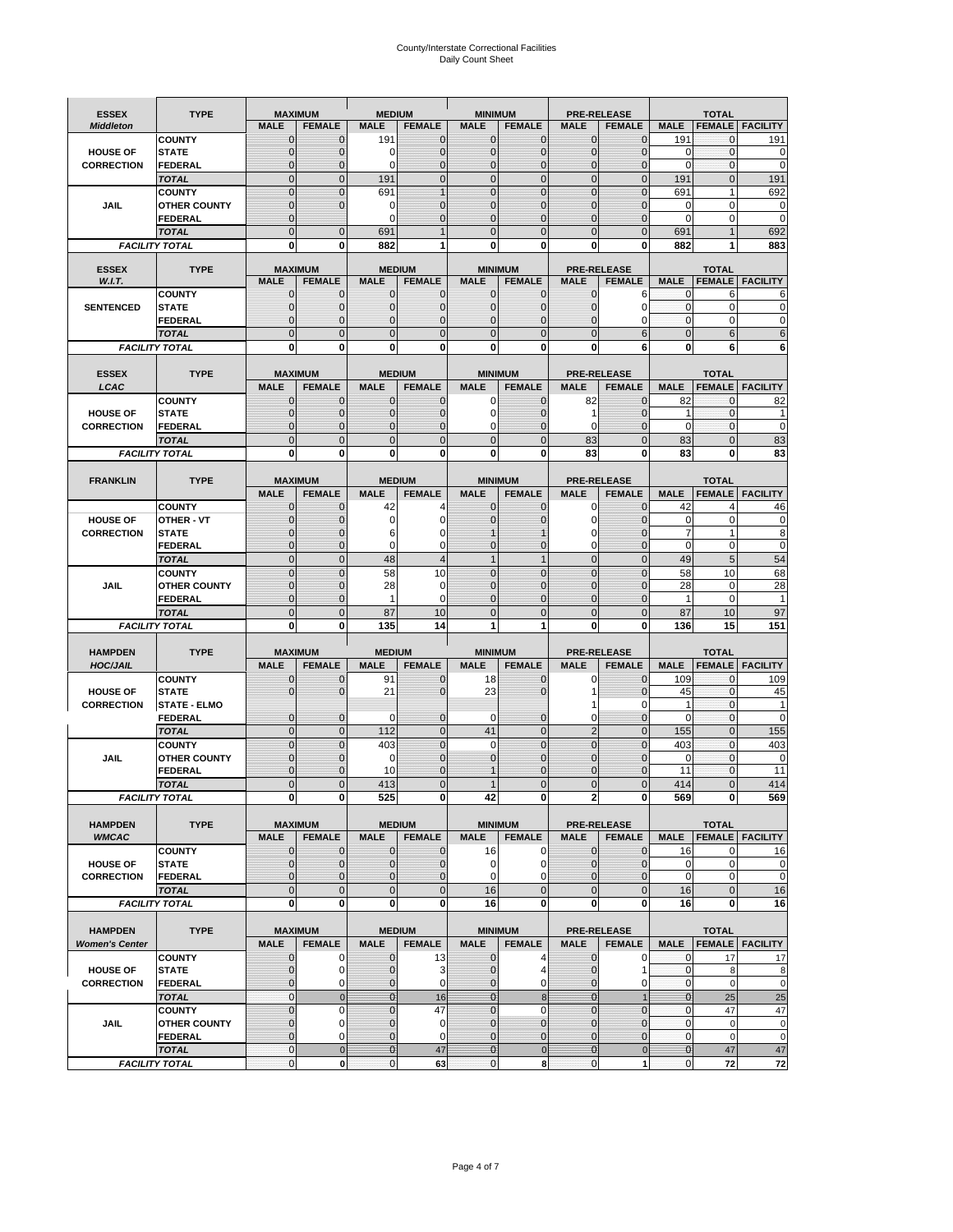| <b>HAMPSHIRE</b>                     | <b>TYPE</b>                           | <b>MAXIMUM</b>                |                              | <b>MEDIUM</b>               |                              | <b>MINIMUM</b>                |                               | <b>PRE-RELEASE</b>                |                                 | <b>TOTAL</b>               |                               |                            |  |
|--------------------------------------|---------------------------------------|-------------------------------|------------------------------|-----------------------------|------------------------------|-------------------------------|-------------------------------|-----------------------------------|---------------------------------|----------------------------|-------------------------------|----------------------------|--|
|                                      |                                       | <b>MALE</b>                   | <b>FEMALE</b>                | <b>MALE</b>                 | <b>FEMALE</b>                | <b>MALE</b>                   | <b>FEMALE</b>                 | <b>MALE</b>                       | <b>FEMALE</b>                   | <b>MALE</b>                | <b>FEMALE</b>                 | <b>FACILITY</b>            |  |
|                                      | <b>COUNTY</b>                         | $\mathbf 0$                   | $\overline{0}$               | 31                          | $\mathbf 0$                  | 4                             | $\mathbf{0}$                  |                                   | $\overline{0}$                  | 36                         | 0                             | 36                         |  |
| <b>HOUSE OF</b>                      | <b>STATE</b>                          | ∩                             | 0                            | 2                           | $\mathbf{0}$                 | 0                             | $\mathbf 0$                   | 5                                 | 0                               | 7                          | $\mathbf 0$                   | 7                          |  |
| <b>CORRECTION</b>                    | <b>FEDERAL</b>                        | $\mathbf{0}$                  | 0                            | $\mathbf 0$                 | $\mathbf{0}$                 | 0                             | $\mathbf{0}$                  | $\mathbf{0}$                      | $\overline{0}$                  | $\mathbf 0$                | $\mathbf 0$                   | $\mathbf 0$                |  |
|                                      | <b>TOTAL</b>                          | $\mathbf{0}$                  | $\mathbf 0$                  | 33                          | $\overline{0}$               | $\overline{4}$                | $\overline{0}$                | $6\phantom{1}$                    |                                 | 43                         | $\mathbf 0$                   | 43                         |  |
|                                      | <b>COUNTY</b>                         | 74                            | $\mathbf 0$                  | $\mathbf 0$                 | $\mathbf{0}$                 | $\overline{0}$                | $\overline{0}$                | $\overline{0}$                    | $\mathbf 0$                     | 74                         | $\mathbf 0$                   | 74                         |  |
| JAIL                                 | <b>OTHER COUNTY</b>                   | 0                             | $\overline{0}$               | $\overline{0}$              | $\mathbf{0}$                 | $\overline{0}$                | $\mathbf{0}$                  | 0                                 | $\overline{0}$                  | $\mathbf 0$                | $\mathbf{0}$                  | $\pmb{0}$                  |  |
|                                      | <b>FEDERAL</b>                        | $\mathbf{0}$                  | $\overline{0}$               | 3                           | 0                            | $\overline{0}$                | $\overline{0}$                | $\mathbf{0}$                      | $\overline{0}$                  | 3                          | $\mathbf 0$                   | 3                          |  |
|                                      | <b>TOTAL</b>                          | 74                            | $\overline{0}$               | 3                           | $\mathbf{0}$                 | 0                             | $\overline{0}$                | $\mathbf{0}$                      |                                 | 77                         | $\mathbf 0$                   | 77                         |  |
|                                      | <b>FACILITY TOTAL</b>                 | 74                            | 0                            | 36                          | 0                            | 4                             | 0                             | 6                                 |                                 | 120                        | 0                             | 120                        |  |
|                                      |                                       |                               |                              |                             |                              |                               |                               |                                   |                                 |                            |                               |                            |  |
| <b>MIDDLESEX</b>                     | <b>TYPE</b>                           | <b>MAXIMUM</b>                |                              |                             | <b>MEDIUM</b>                | <b>MINIMUM</b>                |                               |                                   | <b>PRE-RELEASE</b>              |                            | <b>TOTAL</b>                  |                            |  |
| E. Cambridge                         |                                       | <b>MALE</b>                   | <b>FEMALE</b>                | <b>MALE</b>                 | <b>FEMALE</b>                | <b>MALE</b>                   | <b>FEMALE</b>                 | <b>MALE</b>                       | <b>FEMALE</b>                   | <b>MALE</b>                | <b>FEMALE</b>                 | <b>FACILITY</b>            |  |
|                                      | <b>COUNTY</b>                         | 0                             | $\mathbf 0$                  | $\mathbf 0$                 | 0                            | 0                             | $\mathbf{0}$                  | $\mathbf 0$                       | 0                               | 0                          | $\mathbf{0}$                  | 0                          |  |
| <b>HOUSE OF</b>                      | <b>STATE</b>                          | $\pmb{0}$<br>$\mathbf{0}$     | $\mathbf{0}$<br>$\mathbf{0}$ | $\mathbf 0$<br>$\mathbf 0$  | $\bf{0}$<br>$\mathbf{0}$     | 0<br>$\mathbf{0}$             | $\mathbf{0}$<br>$\mathbf{0}$  | $\mathbf 0$                       | 0<br>$\mathbf 0$                | $\mathbf 0$<br>$\mathbf 0$ | $\mathbf 0$                   | $\mathbf 0$                |  |
| <b>CORRECTION</b>                    | <b>FEDERAL</b>                        |                               |                              |                             |                              |                               |                               | $\mathbf{0}$                      |                                 |                            | $\mathbf 0$                   | $\pmb{0}$                  |  |
|                                      | <b>TOTAL</b>                          | $\mathbf{0}$                  | $\overline{0}$               | $\overline{0}$              | $\mathbf{0}$                 | $\overline{0}$                | $\mathbf{0}$                  | $\mathbf{0}$                      | $\overline{0}$                  | $\overline{0}$             | $\overline{0}$                | $\pmb{0}$                  |  |
|                                      | <b>COUNTY</b>                         | $\mathbf{0}$                  | $\mathbf{0}$                 | $\mathbf 0$                 | $\mathbf{O}$                 | $\mathbf{0}$                  | $\mathbf{0}$                  | $\mathbf{O}$                      | $\overline{0}$                  | $\mathbf 0$                | $\mathbf{0}$                  | $\pmb{0}$                  |  |
| JAIL                                 | <b>OTHER COUNTY</b>                   | $\Omega$<br>$\mathbf{0}$      | $\mathbf 0$<br>$\mathbf 0$   | $\mathbf{0}$<br>$\mathbf 0$ | $\Omega$<br>$\mathbf{O}$     | $\mathbf{0}$<br>0             | $\mathbf{0}$<br>$\mathbf{0}$  | $\mathbf{0}$<br>$\mathbf{O}$      | $\overline{0}$                  | $\mathbf 0$<br>$\mathbf 0$ | $\mathbf{0}$                  | $\mathbf 0$<br>$\mathbf 0$ |  |
|                                      | <b>FEDERAL</b>                        |                               |                              |                             |                              |                               |                               |                                   | 0                               |                            | $\mathbf 0$                   |                            |  |
|                                      | <b>TOTAL</b>                          | $\mathbf 0$                   | $\overline{0}$               | $\overline{0}$              | $\mathbf{0}$                 | $\mathbf 0$                   | $\mathbf 0$                   | $\mathbf{0}$                      | $\overline{0}$                  | $\mathbf 0$                | $\overline{0}$                | $\mathbf 0$                |  |
|                                      | <b>FACILITY TOTAL</b>                 | 0                             | $\bf{0}$                     | 0                           | 0                            | 0                             | 0                             | 0                                 | 0                               | 0                          | 0                             | $\bf{0}$                   |  |
| <b>MIDDLESEX</b>                     |                                       | <b>MAXIMUM</b>                |                              |                             | <b>MEDIUM</b>                |                               |                               |                                   |                                 |                            |                               |                            |  |
|                                      | <b>TYPE</b>                           | <b>MALE</b>                   | <b>FEMALE</b>                | <b>MALE</b>                 | <b>FEMALE</b>                | <b>MINIMUM</b><br><b>MALE</b> | <b>FEMALE</b>                 | <b>PRE-RELEASE</b><br><b>MALE</b> |                                 |                            | <b>TOTAL</b>                  |                            |  |
| <b>Billerica</b>                     |                                       |                               |                              |                             |                              |                               |                               |                                   | <b>FEMALE</b>                   | <b>MALE</b>                | <b>FEMALE</b>                 | <b>FACILITY</b>            |  |
|                                      | <b>COUNTY</b>                         | 0                             | $\overline{0}$               | 121                         | $\mathbf 0$                  | 12                            | $\mathbf 0$                   | 26                                | $\overline{0}$                  | 159                        | $\mathbf{0}$                  | 159                        |  |
| <b>HOUSE OF</b>                      | <b>STATE</b>                          |                               | $\overline{0}$               | 0                           | $\mathbf 0$                  | 0                             | $\overline{0}$                | 0                                 | $\overline{0}$                  | 0<br>$\overline{0}$        | $\mathbf{0}$                  | 0<br>$\mathbf 0$           |  |
| <b>CORRECTION</b>                    | FEDERAL                               | $\Omega$                      | 0                            | 0                           | $\mathbf{0}$                 | 0                             | $\mathbf{0}$                  | $\mathbf 0$                       | 0                               |                            | $\mathbf 0$                   |                            |  |
|                                      | <b>TOTAL</b>                          | $\mathbf{0}$                  | $\overline{0}$               | 121                         | $\mathbf{0}$                 | 12                            | $\mathbf{0}$                  | 26                                | $\overline{0}$                  | 159                        | $\overline{0}$                | 159                        |  |
|                                      | <b>COUNTY</b>                         | $\Omega$                      | $\overline{0}$               | 401                         | $\mathbf 0$                  | $\overline{0}$                | $\Omega$                      | $\mathbf{0}$                      | $\overline{0}$                  | 401                        | $\mathbf{0}$                  | 401                        |  |
| JAIL                                 | <b>OTHER COUNTY</b>                   | $\Omega$                      | 0                            | 0                           | $\overline{0}$               | 0                             | $\mathbf{0}$                  | $\overline{0}$                    | 0                               | 0                          | $\mathbf{0}$                  | $\mathbf 0$                |  |
|                                      | <b>FEDERAL</b>                        | 0                             | $\overline{0}$               | $\mathbf 0$                 | 0                            | $\overline{0}$                | $\overline{0}$                | 0                                 | $\overline{0}$                  | $\overline{0}$             | $\mathbf{0}$                  | $\mathbf 0$                |  |
|                                      | <b>TOTAL</b>                          | $\Omega$                      | $\mathbf 0$                  | 401                         | $\mathbf{0}$                 | $\mathbf 0$                   | $\mathbf 0$                   | $\mathbf{0}$                      | $\overline{0}$                  | 401                        | $\mathbf 0$                   | 401                        |  |
|                                      | <b>FACILITY TOTAL</b>                 |                               | $\mathbf 0$                  | 522                         | $\bf{0}$                     | 12                            | 0                             | 26                                | 0                               | 560                        | $\bf{0}$                      | 560                        |  |
|                                      |                                       |                               |                              |                             |                              |                               |                               |                                   |                                 |                            |                               |                            |  |
|                                      |                                       |                               |                              |                             |                              |                               |                               |                                   |                                 |                            |                               |                            |  |
| <b>NORFOLK</b>                       | <b>TYPE</b>                           | <b>MAXIMUM</b>                |                              |                             | <b>MEDIUM</b>                | <b>MINIMUM</b>                |                               |                                   | <b>PRE-RELEASE</b>              |                            | <b>TOTAL</b>                  |                            |  |
| Dedham / RT 128                      |                                       | <b>MALE</b>                   | <b>FEMALE</b>                | <b>MALE</b>                 | <b>FEMALE</b>                | <b>MALE</b>                   | <b>FEMALE</b>                 | <b>MALE</b>                       | <b>FEMALE</b>                   | <b>MALE</b>                | <b>FEMALE</b>                 | <b>FACILITY</b>            |  |
|                                      | <b>COUNTY</b>                         | $\Omega$                      | 0                            | 63                          | 0                            | 0                             | $\mathbf 0$                   | 20                                | $\overline{0}$                  | 83                         | 0                             | 83                         |  |
| <b>HOUSE OF</b>                      | <b>STATE</b>                          | $\Omega$                      | $\overline{0}$               | $\mathbf 0$                 | $\mathbf{0}$                 | 0                             | $\overline{0}$                | 0                                 | $\overline{0}$                  | 0                          | 0                             | $\mathbf 0$                |  |
| <b>CORRECTION</b>                    | <b>FEDERAL</b>                        | $\Omega$                      | 0                            | 0                           | $\mathbf{0}$                 | 0                             | $\mathbf 0$                   | 0                                 | 0                               | $\mathbf 0$                | $\mathbf 0$                   | $\mathbf 0$                |  |
|                                      | <b>TOTAL</b>                          | $\Omega$                      | $\overline{0}$               | 63                          | $\mathbf{0}$                 | $\mathbf 0$                   | $\mathbf 0$                   | 20                                | $\overline{0}$                  | 83                         | $\mathbf 0$                   | 83                         |  |
|                                      | <b>COUNTY</b>                         | $\overline{0}$                | $\overline{0}$               | 183                         | $\mathbf{0}$                 | $\overline{0}$                | $\overline{0}$                | 0                                 | $\overline{0}$                  | 183                        | $\mathbf 0$                   | 183                        |  |
| JAIL                                 | INS                                   | $\mathbf{0}$                  | 0                            | 0                           | $\overline{0}$               | 0                             | $\mathbf{0}$                  | $\overline{0}$                    | 0                               | 0                          | 0                             | 0                          |  |
|                                      | <b>FEDERAL</b>                        | $\Omega$                      | $\overline{0}$               | 56                          | $\mathbf 0$                  | $\overline{0}$                | $\overline{0}$                | 0                                 | $\overline{0}$                  | 56                         | $\mathbf{0}$                  | 56                         |  |
|                                      | <b>TOTAL</b>                          | $\mathbf{0}$                  | $\overline{0}$               | 239                         | $\mathbf{0}$                 | $\overline{0}$                | $\overline{0}$                | $\Omega$                          | $\overline{0}$                  | 239                        | $\overline{0}$                | 239                        |  |
|                                      | <b>FACILITY TOTAL</b>                 | $\mathbf 0$                   | $\mathbf 0$                  | 302                         | 0                            | 0                             | 0                             | 20                                | 0                               | 322                        | $\bf{0}$                      | 322                        |  |
|                                      |                                       |                               |                              |                             |                              |                               |                               |                                   |                                 |                            |                               |                            |  |
| <b>NORFOLK</b>                       | <b>TYPE</b>                           | <b>MAXIMUM</b><br><b>MALE</b> |                              |                             | <b>MEDIUM</b>                | <b>MINIMUM</b>                |                               |                                   | <b>PRE-RELEASE</b>              |                            | <b>TOTAL</b><br><b>FEMALE</b> |                            |  |
| <b>Braintree</b>                     |                                       |                               | <b>FEMALE</b><br>$\mathbf 0$ | <b>MALE</b>                 | <b>FEMALE</b><br>$\mathbf 0$ | <b>MALE</b>                   | <b>FEMALE</b><br>$\mathbf{0}$ | <b>MALE</b>                       | <b>FEMALE</b><br>$\mathbf 0$    | <b>MALE</b>                | 0                             | <b>FACILITY</b>            |  |
|                                      | <b>COUNTY</b><br><b>STATE</b>         | $\mathbf 0$<br>$\mathbf{0}$   | $\overline{0}$               | 0<br>$\mathbf 0$            | $\overline{0}$               | 0<br>$\overline{0}$           | $\mathbf{0}$                  | $\mathbf 0$<br>$\overline{0}$     | $\mathbf{0}$                    | 0<br>$\mathbf{0}$          | 0                             | 0<br>$\Omega$              |  |
| <b>HOUSE OF</b><br><b>CORRECTION</b> | FEDERAL                               | $\mathbf 0$                   | 0                            | 0                           | $\mathbf 0$                  | $\mathbf 0$                   | 0                             | $\mathbf 0$                       | $\mathbf 0$                     | $\pmb{0}$                  | 0                             | $\mathbf 0$                |  |
|                                      |                                       | $\mathbf{0}$                  | $\mathbf{0}$                 | $\mathbf 0$                 | $\mathbf{0}$                 | $\mathbf 0$                   | $\pmb{0}$                     | $\mathbf{0}$                      | $\mathbf 0$                     | $\mathbf 0$                | $\mathbf 0$                   | $\mathbf 0$                |  |
|                                      | <b>TOTAL</b>                          | $\mathbf{0}$                  | $\mathbf{0}$                 | 0                           | $\mathbf{0}$                 | $\mathbf{0}$                  | $\bf{0}$                      | $\mathbf 0$                       | $\mathbf{0}$                    | $\mathbf 0$                | 0                             | $\mathbf 0$                |  |
|                                      | <b>FACILITY TOTAL</b>                 |                               |                              |                             |                              |                               |                               |                                   |                                 |                            |                               |                            |  |
| <b>PLYMOUTH</b>                      | <b>TYPE</b>                           |                               | <b>MAXIMUM</b>               |                             | <b>MEDIUM</b>                |                               | <b>MINIMUM</b>                |                                   | <b>PRE-RELEASE</b>              |                            |                               |                            |  |
|                                      |                                       | <b>MALE</b>                   |                              | <b>MALE</b>                 | <b>FEMALE</b>                | <b>MALE</b>                   | <b>FEMALE</b>                 | <b>MALE</b>                       |                                 |                            | <b>TOTAL</b>                  |                            |  |
|                                      |                                       |                               | <b>FEMALE</b>                |                             | $\mathbf{0}$                 |                               |                               |                                   | <b>FEMALE</b><br>$\overline{0}$ | <b>MALE</b><br>74          |                               | <b>FEMALE FACILITY</b>     |  |
| <b>HOUSE OF</b>                      | <b>COUNTY</b><br><b>STATE</b>         | $\mathbf{0}$<br>$\mathbf{0}$  | $\mathbf{0}$<br>0            | 74<br>30                    | $\mathbf{0}$                 | 0<br>0                        | $\mathbf{0}$<br>$\pmb{0}$     | $\mathbf{0}$<br>$\mathbf 0$       | $\overline{0}$                  | 30                         | 0<br>$\mathbf{0}$             | 74                         |  |
|                                      | <b>FEDERAL</b>                        | $\Omega$                      | 0                            | 0                           | $\mathbf{0}$                 |                               | $\pmb{0}$                     | $\mathbf{0}$                      | 0                               | 0                          | $\mathbf{0}$                  | 30                         |  |
| <b>CORRECTION</b>                    | <b>DYS</b>                            | $\mathbf{0}$                  | 0                            | $\mathbf 0$                 | $\mathbf 0$                  | 0<br>0                        | $\pmb{0}$                     | $\mathbf 0$                       | $\overline{0}$                  | $\mathbf 0$                | $\mathbf 0$                   | $\mathbf 0$<br>$\mathbf 0$ |  |
|                                      | <b>TOTAL</b>                          | $\mathbf 0$                   | $\mathbf 0$                  | 104                         | $\mathbf 0$                  | $\mathbf 0$                   | $\mathbf 0$                   | $\mathbf 0$                       | $\mathbf 0$                     | 104                        | $\mathbf 0$                   | 104                        |  |
|                                      | <b>COUNTY</b>                         | $\overline{0}$                |                              |                             |                              |                               |                               |                                   |                                 |                            | $\mathbf{0}$                  |                            |  |
|                                      |                                       | $\mathbf{0}$                  | 0<br>0                       | 196                         | $\pmb{0}$<br>$\overline{0}$  | $\mathbf 0$                   | $\mathbf 0$<br>$\mathbf{0}$   | $\pmb{0}$                         | $\mathbf 0$<br>$\overline{0}$   | 196                        | $\mathbf{0}$                  | 196                        |  |
| JAIL                                 | <b>OTHER COUNTY</b><br><b>FEDERAL</b> | $\Omega$                      |                              | 120                         | $\mathbf 0$                  | 0<br>0                        | $\mathbf 0$                   | 0<br>0                            | 0                               | 120<br>188                 | $\mathbf 0$                   | 120                        |  |
|                                      | 52A's                                 | $\Omega$                      | 0<br>$\overline{0}$          | 188<br>$\mathbf 0$          | $\overline{0}$               | $\overline{0}$                | $\mathbf 0$                   | $\overline{0}$                    | $\overline{0}$                  | $\mathbf 0$                | $\mathbf{0}$                  | 188                        |  |
|                                      | Non 52A's                             | $\mathbf{0}$                  | 0                            | 0                           | $\mathbf{0}$                 | 0                             | $\mathbf 0$                   | $\mathbf 0$                       | 0                               | 0                          | $\mathbf 0$                   | $\mathbf 0$<br>$\mathbf 0$ |  |
|                                      | <b>TOTAL</b>                          | $\overline{0}$                | $\overline{0}$               | 504                         | $\overline{0}$               | $\overline{0}$                | $\mathbf{0}$                  | $\mathbf{0}$                      | $\mathbf 0$                     | 504                        | $\mathbf 0$                   | 504                        |  |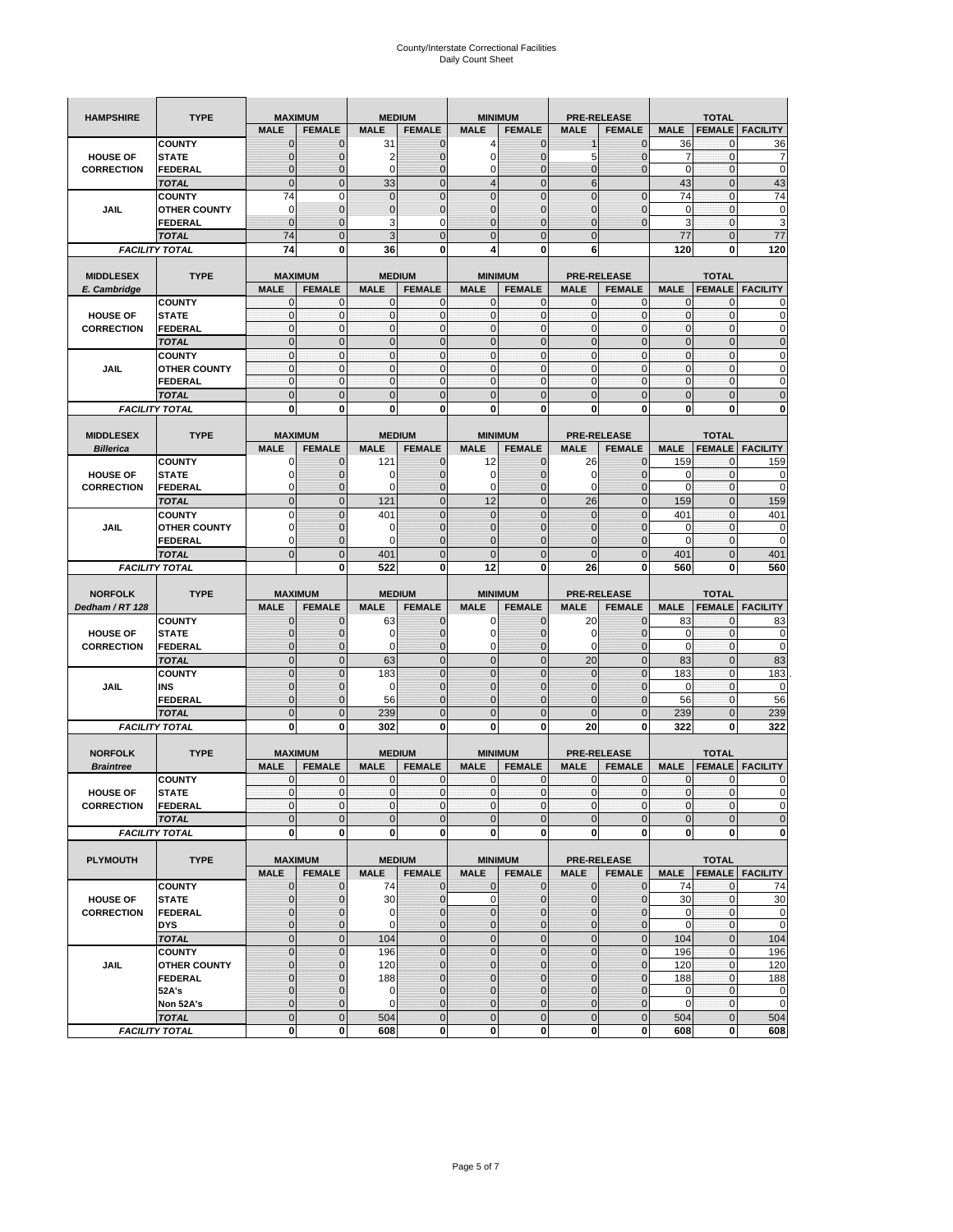# County/Interstate Correctional Facilities Daily Count Sheet

| <b>SUFFOLK</b>        | <b>TYPE</b>           |                              | <b>MAXIMUM</b> |               | <b>MEDIUM</b>  |              | <b>MINIMUM</b> |              | <b>PRE-RELEASE</b> |             | <b>TOTAL</b>  |                 |
|-----------------------|-----------------------|------------------------------|----------------|---------------|----------------|--------------|----------------|--------------|--------------------|-------------|---------------|-----------------|
| <b>Nashua Street</b>  |                       | <b>MALE</b>                  | <b>FEMALE</b>  | <b>MALE</b>   | <b>FEMALE</b>  | <b>MALE</b>  | <b>FEMALE</b>  | <b>MALE</b>  | <b>FEMALE</b>      | <b>MALE</b> | <b>FEMALE</b> | <b>FACILITY</b> |
|                       | <b>COUNTY</b>         | $\Omega$                     | $\mathbf{0}$   | 425           | $\Omega$       | $\mathbf{0}$ | $\Omega$       | $\Omega$     | $\Omega$           | 425         | $\Omega$      | 425             |
| <b>JAIL</b>           | <b>OTHER COUNTY</b>   | $\Omega$                     | 0              | $\Omega$      | 0              | $\mathbf{0}$ | $\Omega$       | $\mathbf 0$  | $\Omega$           | $\Omega$    | $\Omega$      | $\mathbf 0$     |
|                       | <b>FEDERAL</b>        | $\Omega$                     | $\Omega$       | $\Omega$      | $\Omega$       | $\mathbf{0}$ | $\Omega$       | $\Omega$     | $\Omega$           | $\Omega$    | $\Omega$      | $\Omega$        |
|                       | <b>TOTAL</b>          | $\Omega$                     | $\mathbf 0$    | 425           | $\overline{0}$ | $\mathbf{0}$ | $\mathbf{0}$   | $\mathbf{0}$ | $\Omega$           | 425         | $\Omega$      | 425             |
|                       | <b>FACILITY TOTAL</b> | 0                            | 0              | 425           | $\bf{0}$       | <sub>0</sub> | 0              | $\mathbf{0}$ | 0                  | 425         | 0             | 425             |
|                       |                       |                              |                |               |                |              |                |              |                    |             |               |                 |
| <b>SUFFOLK</b>        | <b>TYPE</b>           | <b>MAXIMUM</b>               |                | <b>MEDIUM</b> |                |              | <b>MINIMUM</b> |              | <b>PRE-RELEASE</b> |             | <b>TOTAL</b>  |                 |
| South Bay             |                       | <b>MALE</b>                  | <b>FEMALE</b>  | <b>MALE</b>   | <b>FEMALE</b>  | <b>MALE</b>  | <b>FEMALE</b>  | <b>MALE</b>  | <b>FEMALE</b>      | <b>MALE</b> | <b>FEMALE</b> | <b>FACILITY</b> |
|                       | <b>COUNTY</b>         | $\Omega$                     | $\mathbf{0}$   | 336           | 144            | $\mathbf{0}$ | $\mathbf{0}$   | 5            | 2                  | 341         | 146           | 487             |
| <b>HOUSE OF</b>       | <b>STATE</b>          |                              | $\mathbf{0}$   | $\Omega$      |                | $\Omega$     | O              | $\Omega$     | $\Omega$           | $\Omega$    |               | 1               |
| <b>CORRECTION</b>     | <b>FEDERAL</b>        | $\Omega$                     | $\mathbf{0}$   | $\Omega$      | $\Omega$       | $\mathbf{0}$ | $\mathbf{0}$   | $\Omega$     | 0                  | $\Omega$    | $\Omega$      | $\Omega$        |
|                       | <b>TOTAL</b>          | $\Omega$                     | $\overline{0}$ | 336           | 145            | $\mathbf 0$  | $\mathbf{0}$   | 5            | $\overline{2}$     | 341         | 147           | 488             |
|                       | <b>FACILITY TOTAL</b> | 0                            | 0              | 336           | 145            | <sub>0</sub> | $\bf{0}$       | 5            | $\overline{2}$     | 341         | 147           | 488             |
|                       |                       |                              |                |               |                |              |                |              |                    |             |               |                 |
| <b>WORCESTER</b>      |                       |                              | <b>MAXIMUM</b> |               | <b>MEDIUM</b>  |              | <b>MINIMUM</b> |              | <b>PRE-RELEASE</b> |             | <b>TOTAL</b>  |                 |
|                       |                       | <b>MALE</b>                  | <b>FEMALE</b>  | <b>MALE</b>   | <b>FEMALE</b>  | <b>MALE</b>  | <b>FEMALE</b>  | <b>MALE</b>  | <b>FEMALE</b>      | <b>MALE</b> | <b>FEMALE</b> | <b>FACILITY</b> |
|                       | <b>COUNTY</b>         |                              |                |               |                |              |                |              |                    | 173         | $\Omega$      | 173             |
| <b>HOUSE OF</b>       | <b>STATE</b>          |                              |                |               |                |              |                |              |                    | 0           | 0             | 0               |
| <b>CORRECTION</b>     | <b>FEDERAL</b>        |                              |                |               |                |              |                |              |                    | $\Omega$    | $\Omega$      | $\Omega$        |
|                       | <b>TOTAL</b>          | U                            | $\Omega$       | $\Omega$      | $\mathbf 0$    | $\Omega$     | $\Omega$       | $\Omega$     | $\Omega$           | 173         | $\Omega$      | 173             |
|                       | <b>COUNTY</b>         |                              |                |               |                |              |                |              |                    | 369         | $\Omega$      | 369             |
| <b>JAIL</b>           | <b>OTHER COUNTY</b>   |                              |                |               |                |              |                |              |                    | 0           | 0             | 0               |
|                       | FEDERAL               |                              |                |               |                |              |                |              |                    | $\Omega$    | $\Omega$      | $\Omega$        |
|                       | <b>TOTAL</b>          | $\cap$                       | $\Omega$       | $\Omega$      | $\mathbf{0}$   | $\mathbf{0}$ | $\mathbf{0}$   | $\mathbf 0$  | $\Omega$           | 369         | $\Omega$      | 369             |
|                       | <b>FACILITY TOTAL</b> | $\Omega$                     | $\mathbf 0$    | $\Omega$      | 0              | 0            | $\mathbf{0}$   | $\mathbf 0$  | 0                  | 542         | O             | 542             |
|                       |                       |                              |                |               |                |              |                |              |                    |             |               |                 |
| <b>FEDERAL BUREAU</b> |                       | <b>STATE</b>                 |                |               |                |              |                |              |                    |             |               |                 |
| OF PRISONS            | <b>TYPE</b>           | <b>TOTAL</b><br><b>STATE</b> | 11             |               |                |              |                |              |                    |             |               |                 |
| <b>DYS</b>            | <b>TYPE</b>           | <b>TOTAL</b>                 | $\mathbf{1}$   |               |                |              |                |              |                    |             |               |                 |
|                       |                       | <b>STATE</b>                 |                |               |                |              |                |              |                    |             |               |                 |
| <b>INTERSTATES</b>    | <b>TYPE</b>           | <b>TOTAL</b>                 | 78             |               |                |              |                |              |                    |             |               |                 |

\*Data for county facilities is provided by the MA County Sheriffs.